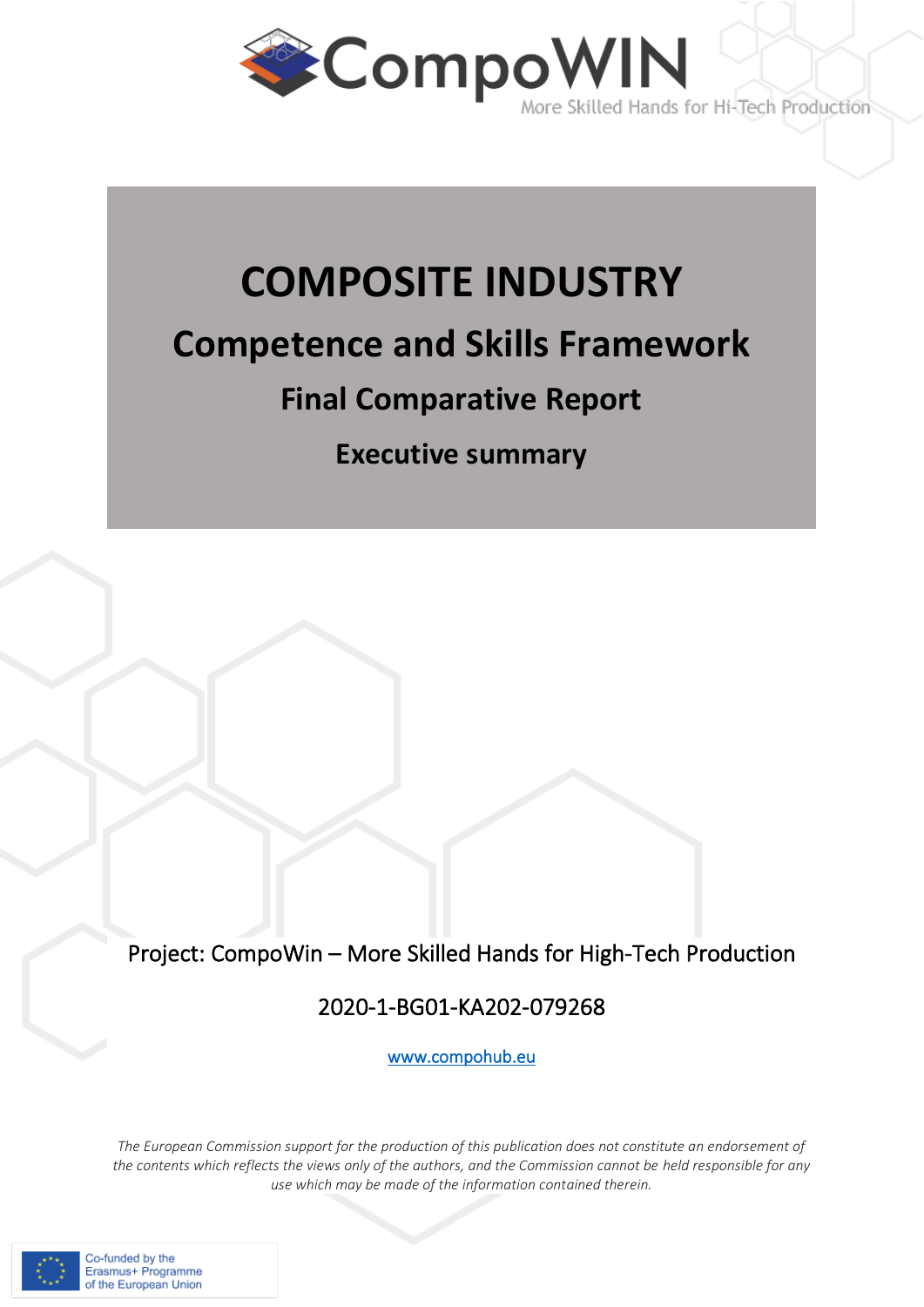

#### Context

Composite materials are modern materials made out of glass fibres, carbon fibres and other constituents. Composites are the material of the future. Composite parts are all around us, from carbon fibre sports accessories (skies, helmets, bicycles) and their numerous applications in cars, aircraft, marine industry, robots, bathtubs, and so forward. They solve problems, raise performance levels and enable the development of new innovations in markets such as transportation, construction, corrosionresistance, marine, infrastructure, consumer products, electrics, aerospace, appliances, and business equipment. Due to their specific properties, the composite materials can be more durable, lighter or less expensive when compared to traditional materials. Therefore, it is generally predicted that composites will quickly become more important than metal. The future of the global composites market is bright. The expected growth of 5,1% over the period 2017-2022 has been already exceeded. Although it is one of the few industries still valuing manual labour, the composite industry is characterised by a high added value.

However, as with many other industries, the composite manufacturing sector companies suffer from the lack of qualified personnel and fluctuation of the workforce. To cope with that issue, many companies are providing in-house training for employees. They are investing sufficient resources in raising the qualification of their companies' managerial and production staff.

To address all these challenges, project CompoWin is aimed to help maintain and increase the competitiveness of EU manual labour. This is done by supporting the composite industry by producing a holistic, usable and attractive training system for future composite fabricators. It will assist, VET teachers/trainers of general technical knowledge to develop the necessary skills and methodologies to rapidly convert into teaching basic composite techniques. In addition, the newly developed content could be easily adapted and customised for the need of in-house training in composite companies or for reskilling current employees to work with composite materials and techniques. The second equally important result will be the ability to introduce this training system very rapidly into organisations with no previous experiences with composites. Such an organisation would need a list of the basic material conditions before attempting a composite training course. This list will serve as a basic reference for an initial go/no-go decision by the educational organisation manager whether to adopt the training or not.

The present Comparative Report is one of the milestones of the CompoWin project as it aims to deliver a more comprehensive background information on the current state of development of the composite industry in participating countries and existing challenges that the sector is facing (i.e. lack of qualified personal, limited R&D, lack of VET programmes, etc.). The second part of the research process aimed to draw a more comprehensive overview of the composite manufacturing industry, considering current employment trends and future technological development prospects. As a result, project partners produced a Catalogue of Opportunities and Barriers to Employment (COBE) and the Potential Technologies Focus Catalogue (PTFC). The research and analytical activities were implemented by a consortium of project partners of five European countries, i.e. Bulgaria [\(Business Information and](http://www.bicc-sandanski.org/)  [Consulting Center](http://www.bicc-sandanski.org/) – Sandanski), Croatia [\(3D Grupa Cluster\)](https://3d-grupa.com/), Estonia [\(Kuressaare Ametikool\)](https://www.ametikool.ee/), Germany [\(SBG\)](https://www.sbg-dresden.de/) and Slovenia [\(RRA a](https://www.rra-zasavje.si/)nd [AFormX\)](https://www.aformx.si/).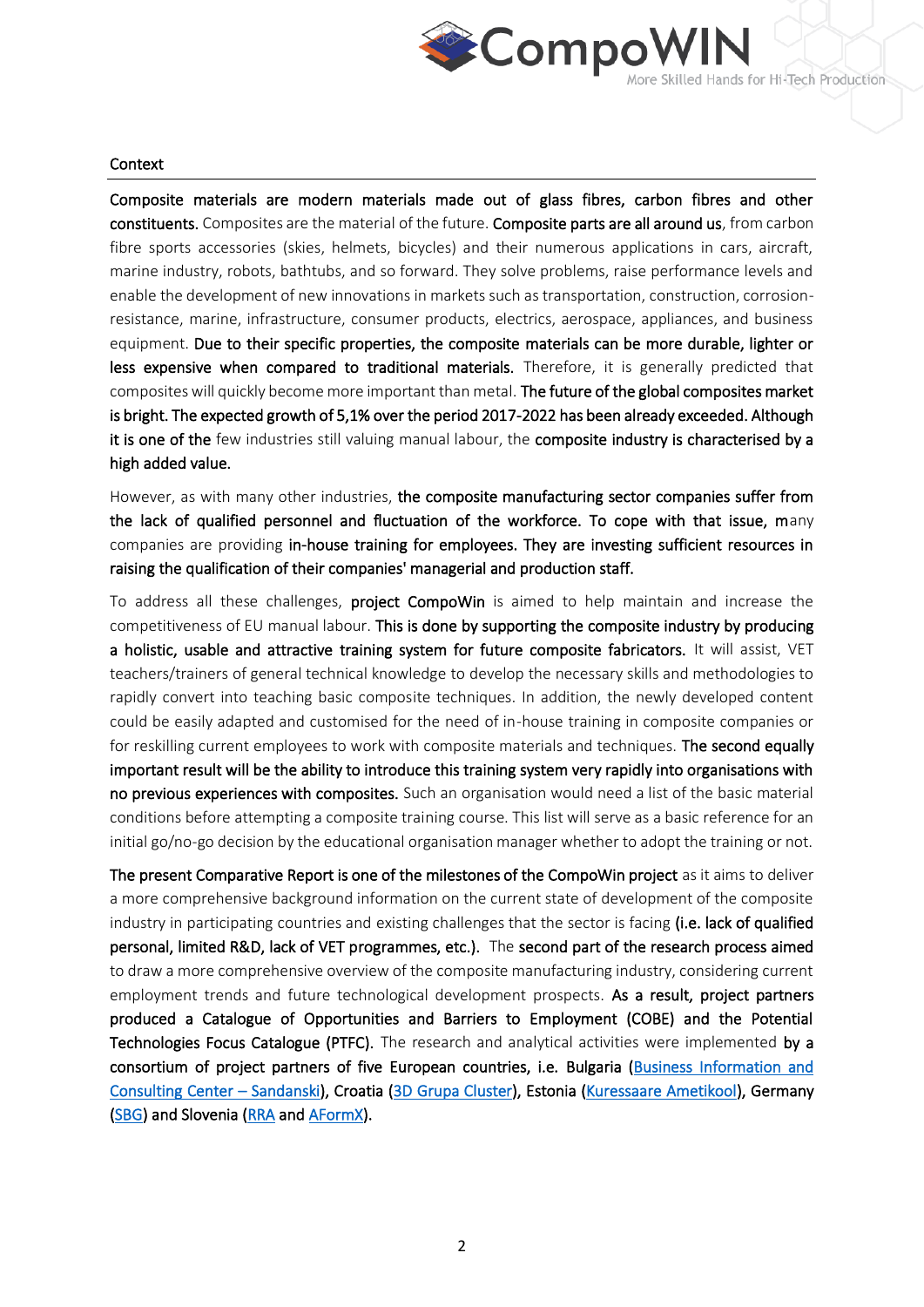

#### OVERALL ECONOMIC PROSPECTS

The ongoing COVID-19 crisis continues to evolve, significantly impacting the economy and the business environment across EU countries. SMEs were no exception and were severely affected, suffering from reduced consumption, limited market access, supply chain disruptions, imposed social distancing and travel bans worldwide. Even though the crisis provided opportunities to some, many SMEs were affected negatively and sometimes in a devastating way. Export-focused enterprises suffered due to supply chain disruptions, collection or receivables and altered demand structure in their international markets. Trends are visible, but long-term impacts are hard to be projected. The building, construction, and automotive industries are some of the worst-hit sectors due to the pandemic. Slow recovery is expected in these sectors because of other macroeconomic factors such as job losses and debt crises. This slow recovery is anticipated to hamper the composite market growth in the long run. The transport sector with the core fields of automotive, public transport, commercial vehicles and aviation, and the construction and infrastructure sectors are of particular importance for the composite industry.

Considered purely in terms of production volume compared to competing materials, the composites market is a relatively small market. It is clear that composites will not reach the gigantic production quantities of concrete or steel in the near future. The market is extremely agile, and the growth rates are high. An increase in importance can also be seen in the industries that are supplied with composite components.

There are currently numerous challenges in the industrial environment. Business models had to and must continue to be adapted. Logistics chains were in some cases significantly disrupted, and there are still glaring bottlenecks today. A shortage of raw materials, the sharp rise in the prices of many raw materials and, most recently, the shortage of chips have a major impact on various application industries. Nevertheless, the picture in the composites industry is optimistic.

The countries that have participated in the research process reported different levels of development of the composite manufacturing industry, including the current state of composite materials, existing markets, technological practices, trends, etc. In Bulgaria, the research team found that the number of composite manufacturing companies is relatively low. Data showed that the largest consumer of composite materials in Bulgaria is the automotive sector, followed by construction, light manufacturing, dentistry, aeronautical and defence industry, marine industry, etc. It is evident that there are development contrasts concerning the composite sector's overall development. Neighbouring countries such as the Republic of North Macedonia and Romania also have long-term traditions and active companies in the field of the composite industry. This creates opportunities for fostering the B2B cooperation in the sector and developing joint business and educational initiatives, e.g. clusters, staff exchanges, good practice and know-how transfer, etc.

In Croatia, the share of companies engaged in composites is relatively low (4.8%) in comparison to other enterprises of the chemicals, rubber and plastics manufacturing sector. It employs a total of 3.6% of employees compared to 18.8% of employees in the production of plastic and rubber products. There are companies that manufacture parts for the transportation, automotive and shipbuilding industries. There is also the production of advanced composite products for various purposes (automotive, bicycle and motorcycle industry, vessels, aircraft, military industry, wood industry, construction). Croatia also has a developed shipbuilding industry.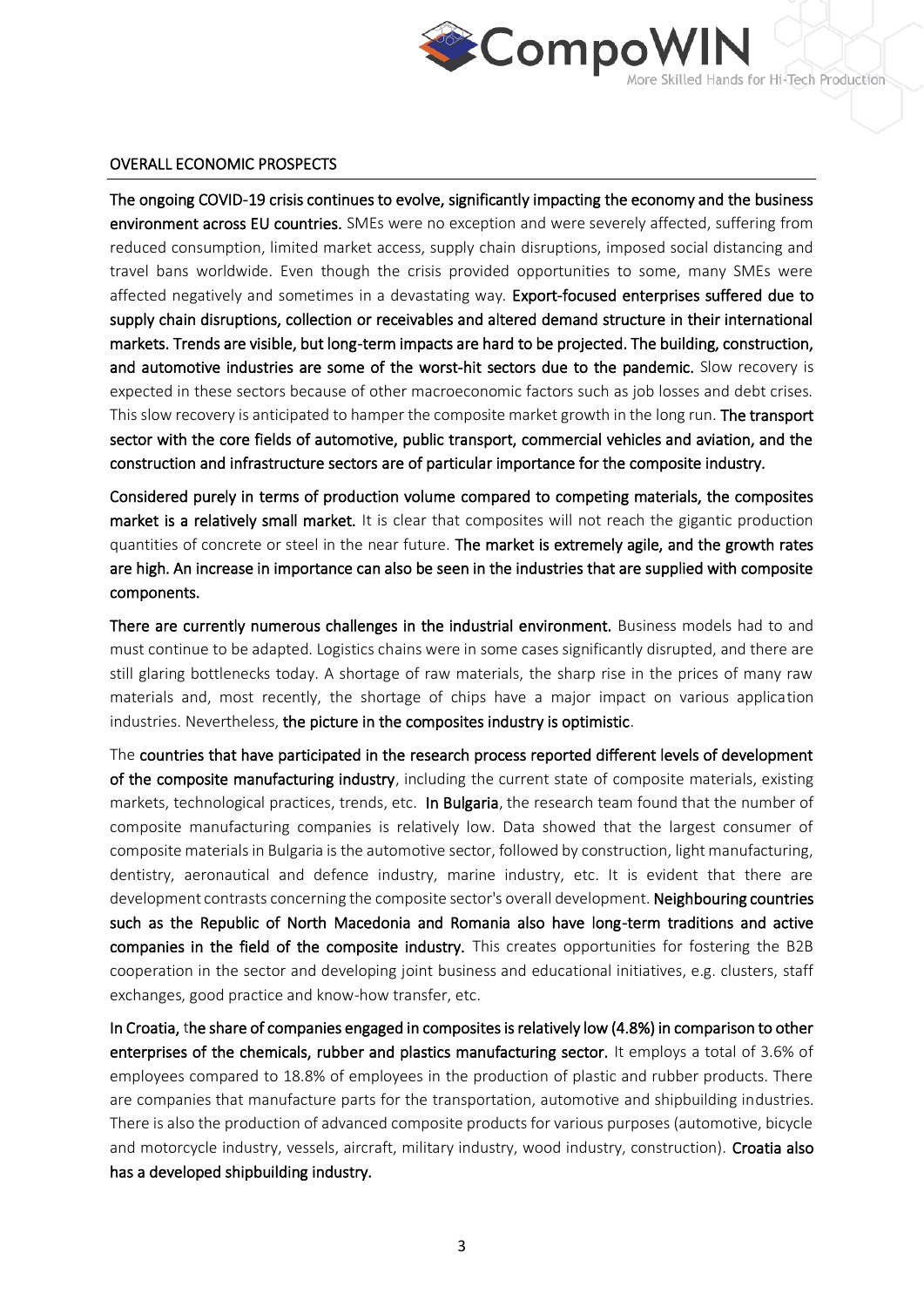

In Estonia, as in other countries, the availability of information about the current use of composite materials is non-sufficient, concluding that composites share just a small part of the Estonian manufacturing industry. However, there are five distinctive economic industries, i.e. shipbuilding; manufacturing of hot tubs, including heated ones, tanks, including septic tanks, sanitary products, industrial profiles and other products for construction. Most of the abovementioned companies export their products to Europe, for example Finland, Sweden, Denmark, Norway, Aland, Belgium, Germany, France etc.

German manufacturers produce the largest quantities of composites in Europe. In addition to the expected declines in the aviation and automotive industries, the two areas infrastructure/construction and sport/leisure have been showing up over a longer period of time than the fields of application from which many respondents expect significant growth impulses for the composites industry. In Slovenia the main industries that produce composite materials include: automotive industry, including campers; aviation industry; marine and nautical industry; construction industry; wind industry.

#### CHALLENGES AND SUPPORT

The COVID-19 pandemic had a negative influence on the overall economic development of the European Union, bringing the steady economic growth and development accumulated over the past ten years to a standstill. In addition, the pandemic brought forward numerous industrial and economic development challenges that forced many small businesses to adapt to these new realities, diversify their production and manufacturing practices, cope with raw and other material deficiencies, logistic challenges, etc. The research results clearly showed that the composite manufacturing sector companies is mostly suffering from the lack of qualified personnel and fluctuation of the workforce.

On a policy level, the composite industry remains under the radar of policymakers in most countries. Currently, not many, if none, publications or strategic documents exist to provide a detailed outline of the development of the chemical, plastic, and composite industries. Therefore, little data is available on the existing key actors and stakeholders in countries such as Bulgaria, Croatia and Estonia as the sector remains relatively under the radar of industrial research and analysis conducted to draft some of the main strategic documents of in regards to industrial and economic development. Until governments and policymakers are not made aware of the importance of composite materials and the industry in general, there will be no progress in this area and no significant educational and training support changes to solve the big problem of skills deficiency. Despite the lack of specific support instruments, the research identified that there are various support programmes and funding instruments available in support of SMEs from the manufacturing industry in all countries. These financial tools were further increased to support the COVID-19 recovery of economies. However, in many cases, small companies do not have the necessary capacity to apply for and manage such projects. The research conducted in the frame of the CompoWin project showed that the existing structures and organisations providing support for the composite industry are not well developed and coordinated in all countries. As part of the research process, project partners in each country identified the existing umbrella organisations, stakeholders, potential target groups (i.e. SMEs of both groups, VET providers and institutions, etc.) and policymakers that are directly or indirectly involved in providing support to the composite industry.

Regarding existing stakeholders, in countries like Bulgaria, Croatia and Estonia, composite companies do not have an official branch association/organisation to safeguard their interests and carry out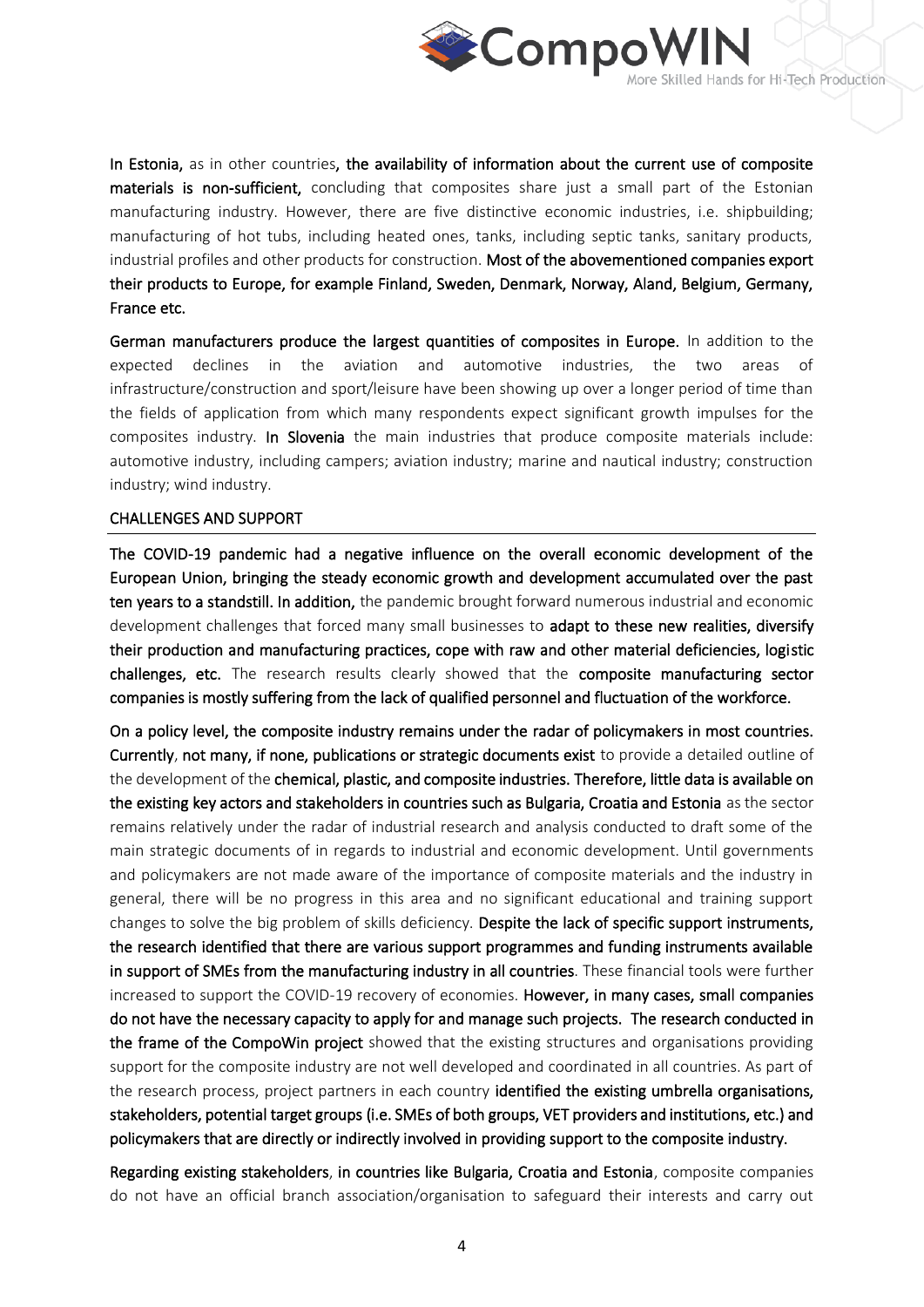

different projects supporting their members' overall technological, R&D and skills development. European networks such as Enterprise Europe Network also provide various B2B services to SMEs, technological and research cooperation opportunities, innovation support, etc. In Germany, on the other hand, there are several large organisations and associations that represent the composite industry in the country. In 2013, four large organizations of the German composites industry founded a joint umbrella organization: the business association "Composites Germany". In Slovenia, the Slovenian Chamber of Commerce and Industry has established a Strategic Development and Innovation Partnerships (SRIP) that brings together representatives of the economy, knowledge institutions and the state in the target areas of the Smart Specialization Strategy (S4).

In regards to the existing educational programmes and structures in the field of composite manufacturing, the analysis shows similar deficiencies and limitations. There are very few projects that tackle these issues and only a few further professional training offers match the composite technologies to the requirements and needs of companies and offer them in short-cycle formats as professional further training offers.

In Bulgaria, since the composite industry is not well developed there is a lack of specialised subjects or educational programmes in the secondary, vocational, and higher education institutions that have been specifically designed for the needs of the composite industry. Universities offer certain subjects and majors that include some topics and practices related to composites and composite manufacturing techniques. In Croatia, secondary schools do not provide the opportunity to enrol in subjects related to composites. Universities are the first level where such majors are offered, and composites can be studied. There are two universities where such education is provided. In Estonia, under the coordination of the Association of Estonian Marine Industries, the only professional standard "Composite Recreational Ship Builder" was developed and introduced. The Kuressaare Regional Training Center is the only vocational school that has a Level 4 curriculum, "Composite Recreational Ship Builder". In universities, composite materials are part of several specialised bachelor and master's degree programmes. In Germany, due to the shortage of skilled workers in this industry and the lack of a "skilled worker qualification for composites", employees are preferred to be hired and trained in-house. There are however several recognized training occupations. Both are dual training occupations in industry, regulated by the training regulations. The training period is three years (1) or 3.5 years (2). In Slovenia, as a result of the CompoHub project the National vocational qualification - Manufacturer of plastic composite products was developed to reduce the existing skills mismatch in the industry.

In all countries, in-house trainings are very popular among the companies operating in the industry.

### SKILLS AND TRAINING SHORTAGES

As mentioned above, according to the results of the research process that was carried out in partner countries, one of the biggest challenges for the composite sector is the lack of qualified personnel and fluctuation of the workforce in the first months after employment.

This is most prominent in Bulgaria, where both participants of the VET sector and companies shared that there is a skills mismatch and a gap between the companies and the education/training institutions/providers. Due to the shortage of skilled workers composite industry and the relatively small number of companies operating in it, as well as the lack of a recognised profession or a vocational standard for composite workers, the few existing companies in Bulgaria seek to hire either skilled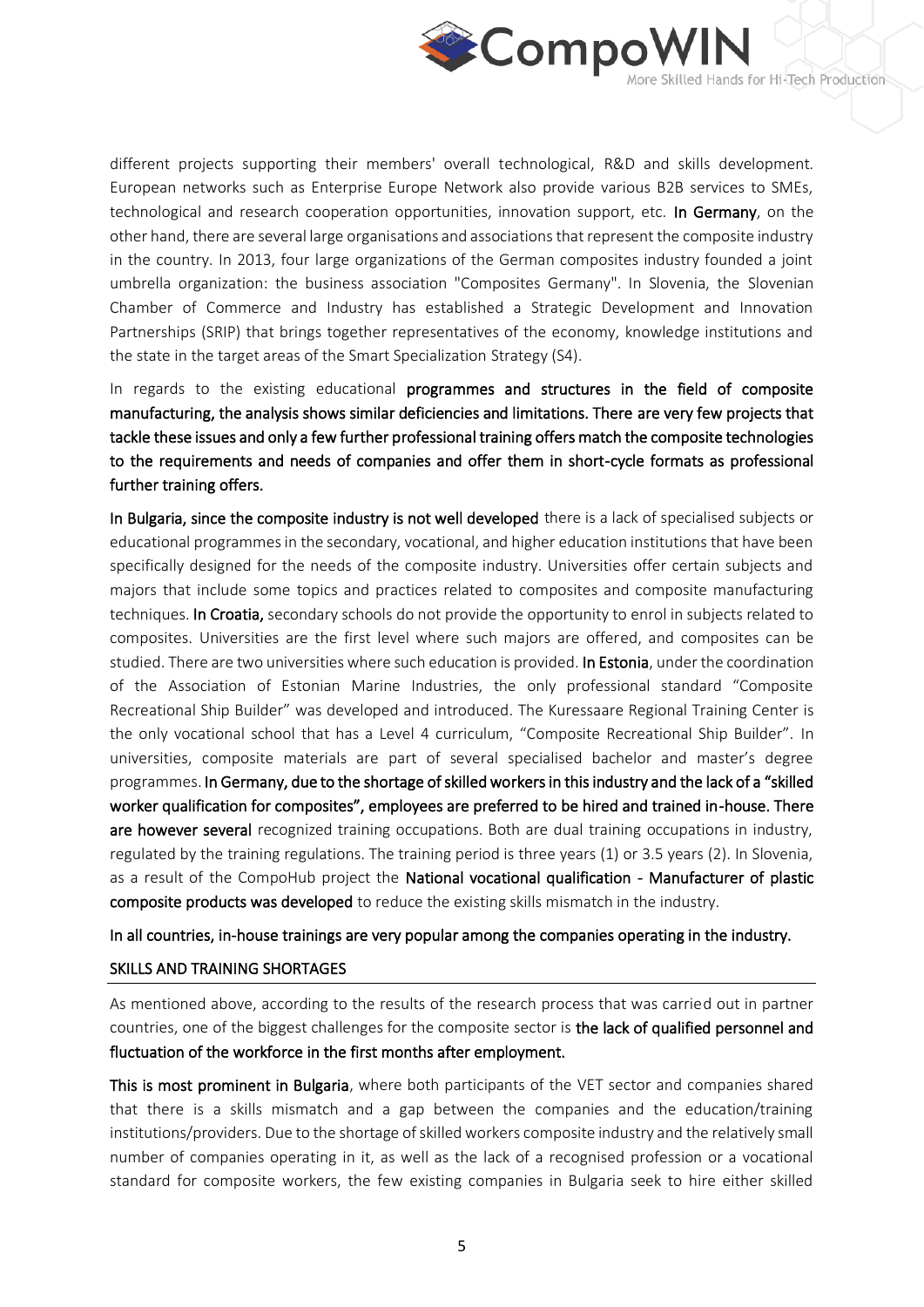

workers or prefer to train employees through in-house training. Similar deficiency is also observed In Croatia. The workforce in companies in the composite industry is inadequately educated, educational programs are still relatively modest, and short-term training is more often related to safety at work. In Estonia, according to the majority of the companies and VET representatives that participated in the research process, one of the biggest challenges for the composite sector is the fluctuation of the workforce in the first months after employment. In Germany, employees who work in the field of composites often have different professional qualifications. The variety of technological manufacturing processes and use in hybrid applications are major challenges for companies and specialists. The need for employees who have a wide range of application-related knowledge of materials and joining technology will continue to increase. In Slovenia, potential employees in the composite industry can be trained under the National vocational qualification - Manufacturer of plastic composite products. However, there are no training organisations that provide a structured training to follow the National standard. This deficiency will be overcomed through the CompoWin project.

Regarding technological practices and necessary skills, most companies count on manual labour and relevant techniques. The process is slow as automation is missing or it is applied by larger companies, producing a high quantity of materials (e.g. companies of the plastic industry, ceramic composites, etc.). Pultrusion is popular among larger companies, producing FRP pipes, rods and other forms of constant cross-sections. Autoclave equipment is expensive and used mostly by bigger companies. Due to the mostly manual labour and utilised processes, recycling the materials (e.g. FRP) remains a challenge as FR plastics are liable to a number of the issues and concerns in plastic waste disposal and recycling. This is because the FRPs are derived from two or more sub-products (i.e. polymers and monomers) that are difficult to return to their primary state. For that purpose, FRPs are difficult to recycle.

Regarding the necessary skills and competencies required by the composite industry, employers highlight that each potential employee should have motivation, willingness to learn, be able to work in a team, and meticulousness in carrying out his/her tasks. When discussing general skills needed in this sector, the most needed ones are grinding/finishing/cutting skills. Therefore, workers with previous experience or education in car painting, woodworking or construction are welcomed. Some companies prefer to employ workers with no skills at all because re-training is also an option, despite it might be both time-consuming and expensive.

Apart from some particular industries, e.g. nautical and aeronautical in Estonia and Slovenia, most VET providers do not have particular experience in conducting VET training for workers of the composite industry. There are no further professional training offers on the training market that transfer content from academic curricula, for example, from degree programs in microsystems technology or composite technologies to the requirements and needs of companies and offer them in short-cycle formats as professional further training offers. Additional qualifications in the field of vocational training cannot be found in this area either. Against this background, there is a great need to design and implement both additional qualifications and professional development offers. With additional qualifications, companies would be able to react to changing environmental conditions and qualification requirements at an early stage.

Regarding the most efficient teaching methods, including necessary materials to conduct trainings for staff in manufacturing industries, including composites, participants in the research process shared identical ideas and recommendations. As VET providers in most countries are not experienced in